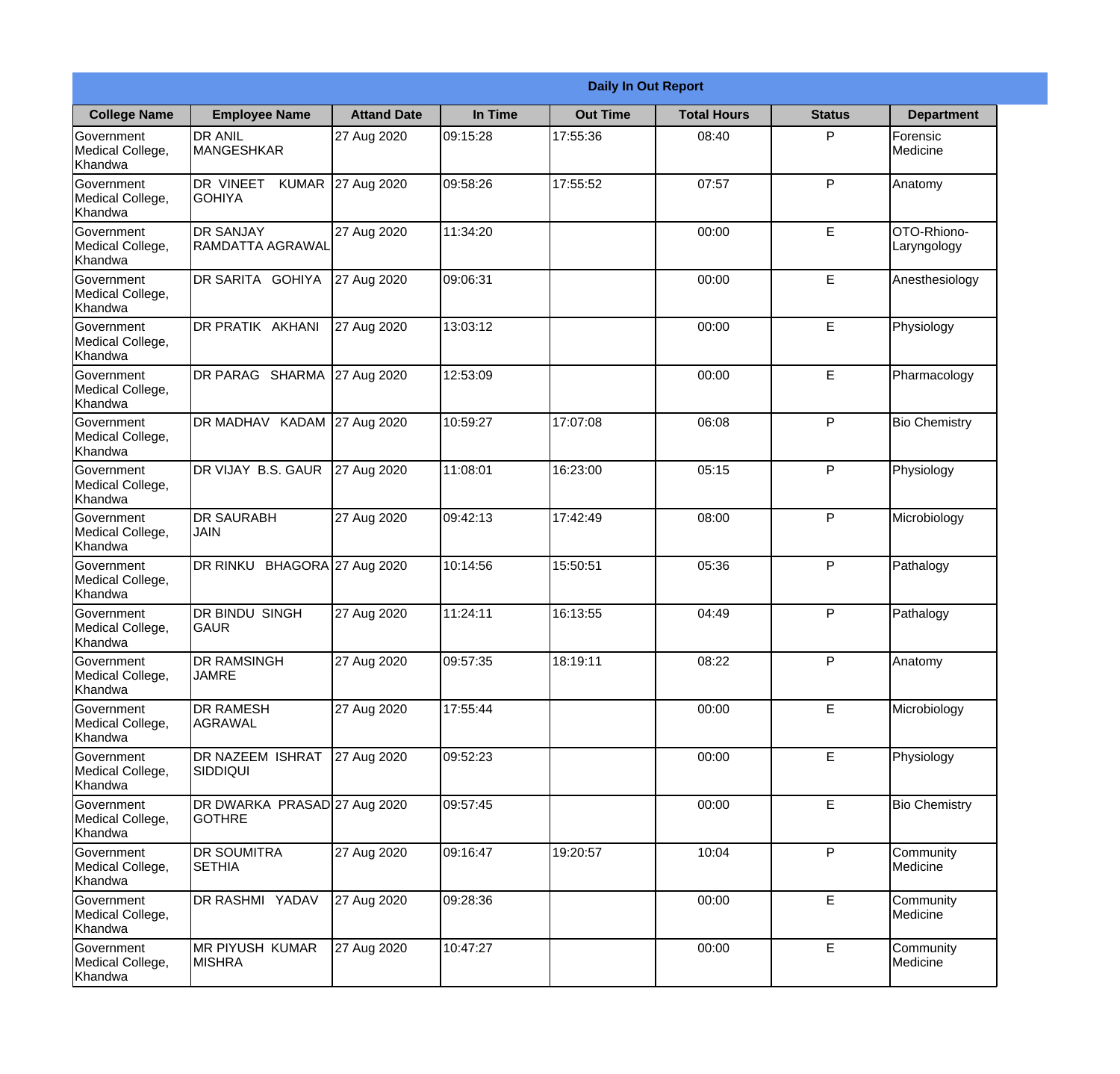| <b>Designation</b>                  | <b>Category</b>     |
|-------------------------------------|---------------------|
| Assistant Professor   Para Clinical |                     |
| Professor                           | <b>Non Clinical</b> |
| Professor                           | Clinical            |
| Professor                           | Clinical            |
| <b>Assistant Professor</b>          | Non Clinical        |
| Professor                           | Para Clinical       |
| Assistant Professor   Non Clinical  |                     |
| Associate Professor Non Clinical    |                     |
| Associate Professor   Para Clinical |                     |
| <b>Assistant Professor</b>          | Para Clinical       |
| Associate Professor Para Clinical   |                     |
| Demonstrator/Tutor   Non Clinical   |                     |
| <b>Assistant Professor</b>          | Para Clinical       |
| Professor                           | <b>Non Clinical</b> |
| Demonstrator/Tutor   Non Clinical   |                     |
| <b>Assistant Professor</b>          | Para Clinical       |
| <b>Assistant Professor</b>          | Para Clinical       |
| Statistician                        | Para Clinical       |

## **Daily In Out Report**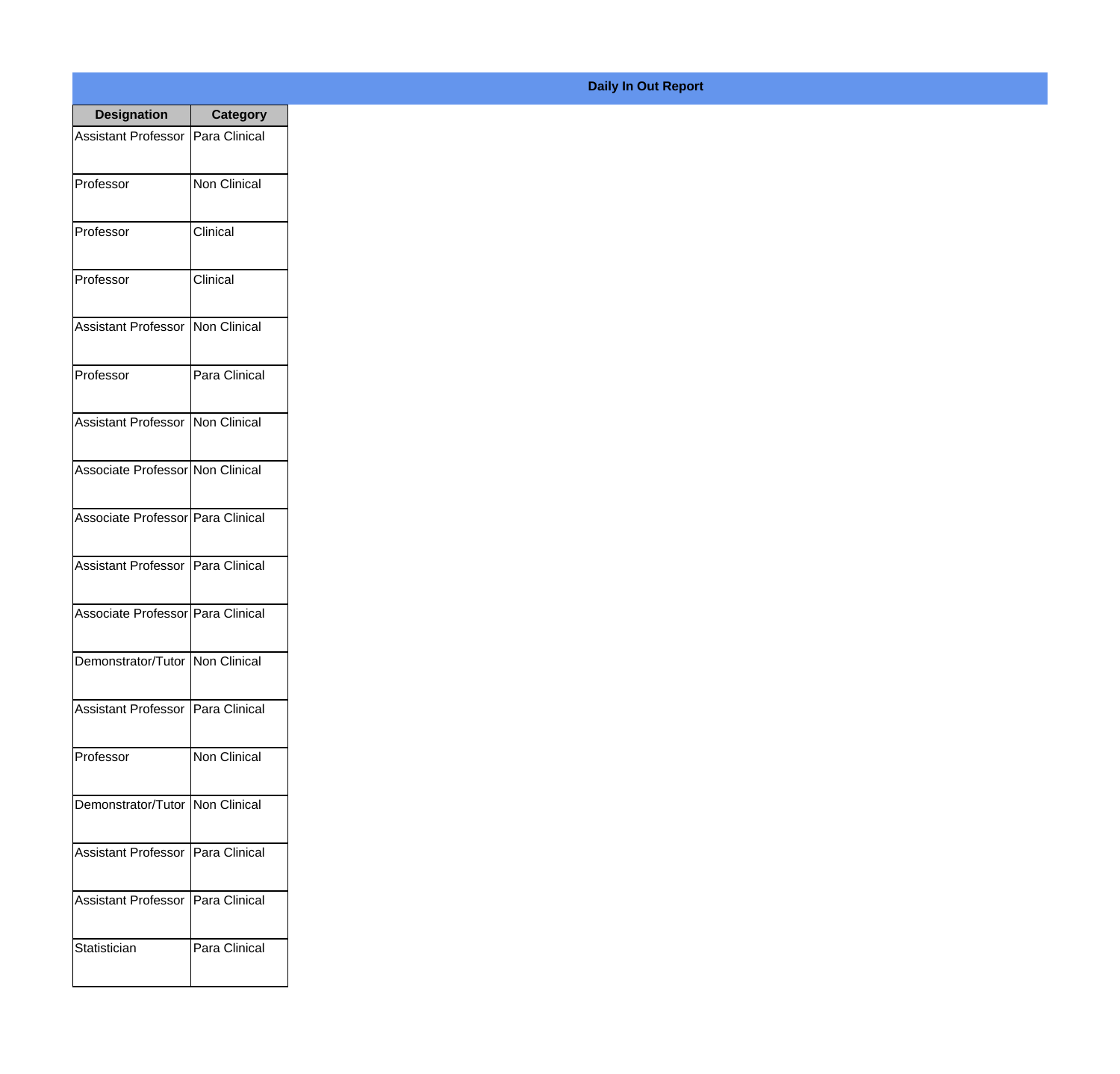|                                                  |                                                |             |          |          | <b>Daily In Out Report</b> |   |                             |
|--------------------------------------------------|------------------------------------------------|-------------|----------|----------|----------------------------|---|-----------------------------|
| <b>Government</b><br>Medical College,<br>Khandwa | DR SACHIN PARMAR 27 Aug 2020                   |             | 10:23:54 | 19:21:04 | 08:58                      | P | Community<br>Medicine       |
| <b>Government</b><br>Medical College,<br>Khandwa | DR MANOJ BALKE                                 | 27 Aug 2020 | 09:41:23 | 16:24:06 | 06:43                      | P | Ophthalmology               |
| <b>Government</b><br>Medical College,<br>Khandwa | <b>DR GARIMA</b><br>AGRAWAL VARSHNEY           | 27 Aug 2020 | 10:57:46 |          | 00:00                      | E | Paediatrics                 |
| <b>Government</b><br>Medical College,<br>Khandwa | <b>DR SIDDHARTH</b><br><b>BANODE</b>           | 27 Aug 2020 | 09:19:19 | 16:00:44 | 06:41                      | P | Pharmacology                |
| <b>Government</b><br>Medical College,<br>Khandwa | <b>DR PRIYA KAPOOR</b><br>KAPOOR               | 27 Aug 2020 | 10:14:10 | 17:09:36 | 06:55                      | P | Pathalogy                   |
| <b>Government</b><br>Medical College,<br>Khandwa | <b>DR SAPNA</b><br><b>MAHESHRAM</b>            | 27 Aug 2020 | 10:42:54 | 17:55:18 | 07:13                      | P | Community<br>Medicine       |
| Government<br>Medical College,<br>Khandwa        | <b>DR SEEMA</b><br>SUDHAKARRAO<br><b>SUTAY</b> | 27 Aug 2020 | 10:31:51 |          | 00:00                      | E | Forensic<br>Medicine        |
| Government<br>Medical College,<br>Khandwa        | DR RAKESH SINGH<br><b>HAZARI</b>               | 27 Aug 2020 | 15:46:49 |          | 00:00                      | E | Pathalogy                   |
| Government<br>Medical College,<br>Khandwa        | <b>DR RAJU</b>                                 | 27 Aug 2020 | 09:50:00 | 19:03:53 | 09:13                      | P | Forensic<br>Medicine        |
| <b>Government</b><br>Medical College,<br>Khandwa | <b>DR MAHENDRA</b><br><b>PANWAR</b>            | 27 Aug 2020 | 09:26:25 |          | 00:00                      | E | Orthopaedics                |
| Government<br>Medical College,<br>Khandwa        | DR AJAY GANGJI                                 | 27 Aug 2020 | 11:48:32 |          | 00:00                      | E | <b>General Surgery</b>      |
| Government<br>Medical College,<br>Khandwa        | <b>DR ASHOK</b><br><b>BHAUSAHEB NAJAN</b>      | 27 Aug 2020 | 10:33:15 |          | 00:00                      | E | <b>Forensic</b><br>Medicine |
| Government<br>Medical College,<br>Khandwa        | DR SANGEETA<br><b>CHINCHOLE</b>                | 27 Aug 2020 | 10:53:32 | 16:37:05 | 05:44                      | P | Physiology                  |
| Government<br>Medical College,<br>Khandwa        | DR NEERAJ KUMAR                                | 27 Aug 2020 | 09:14:58 | 17:29:46 | 08:15                      | P | Dentisry                    |
| Government<br>Medical College,<br>Khandwa        | DR VIJAY NAYAK                                 | 27 Aug 2020 | 10:47:20 | 19:07:14 | 08:20                      | P | Anatomy                     |
| Government<br>Medical College,<br>Khandwa        | DR SUNIL BAJOLIYA                              | 27 Aug 2020 | 10:05:02 |          | 00:00                      | E | OTO-Rhiono-<br>Laryngology  |
| Government<br>Medical College,<br>Khandwa        | DR NISHA MANDLOI<br>PANWAR                     | 27 Aug 2020 | 09:27:50 | 19:15:28 | 09:48                      | P | Obstetrics &<br>Gynaecology |
| Government<br>Medical College,<br>Khandwa        | DR NANDINI DIXIT                               | 27 Aug 2020 | 13:23:30 |          | 00:00                      | E | Paediatrics                 |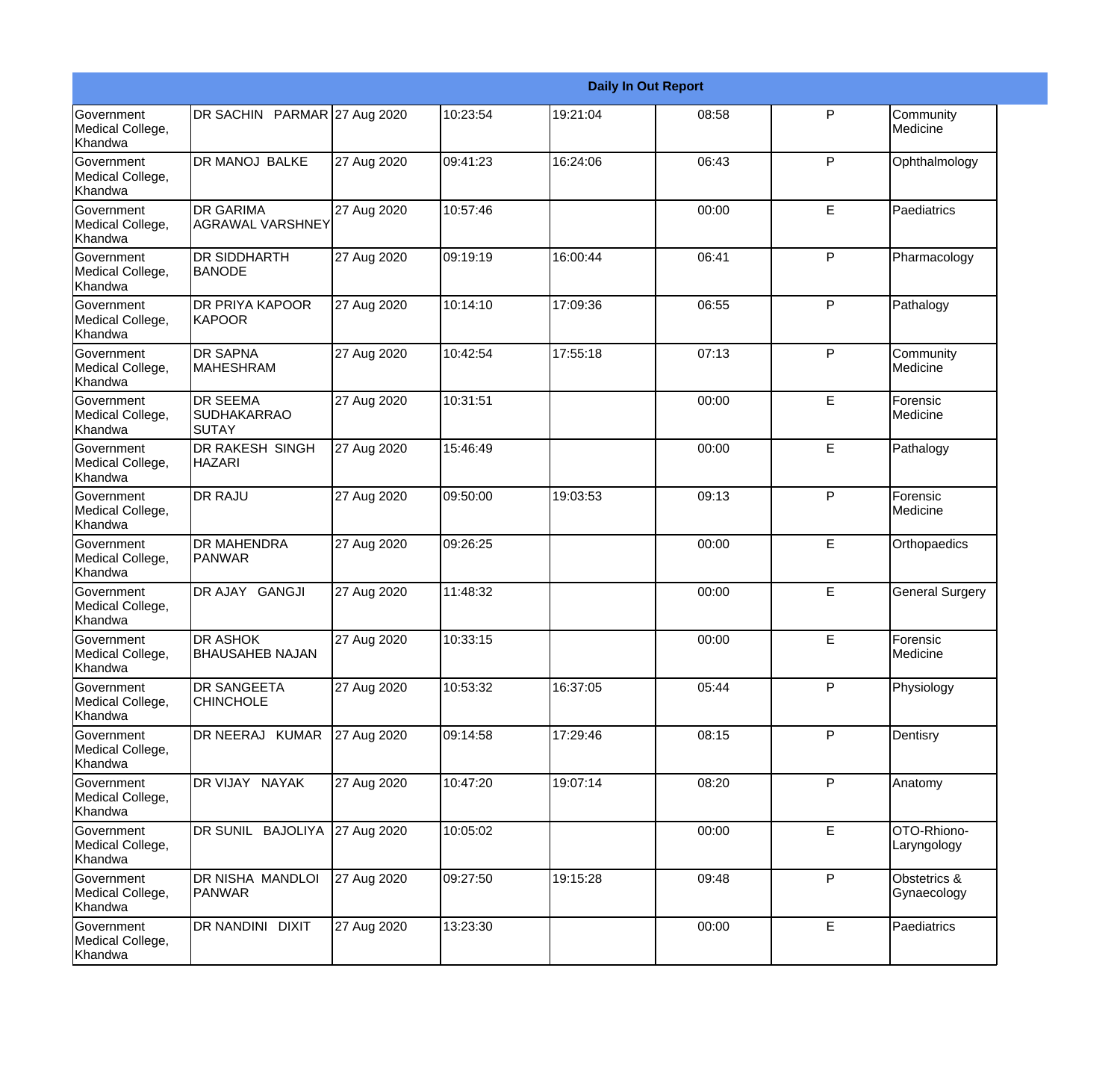| Assistant Professor Para Clinical |               |
|-----------------------------------|---------------|
| Assistant Professor Clinical      |               |
|                                   |               |
| Associate Professor Clinical      |               |
| Associate Professor Para Clinical |               |
|                                   |               |
| Demonstrator/Tutor Para Clinical  |               |
| Associate Professor Para Clinical |               |
|                                   |               |
| Professor                         | Para Clinical |
| Professor                         | Para Clinical |
|                                   |               |
| Demonstrator/Tutor Para Clinical  |               |
| Assistant Professor Clinical      |               |
| Professor                         | Clinical      |
|                                   |               |
| Associate Professor Para Clinical |               |
| Demonstrator/Tutor Non Clinical   |               |
|                                   |               |
| Assistant Professor Clinical      |               |
| Associate Professor Non Clinical  |               |
|                                   |               |
| Assistant Professor Clinical      |               |
| Associate Professor Clinical      |               |
|                                   |               |
| Assistant Professor Clinical      |               |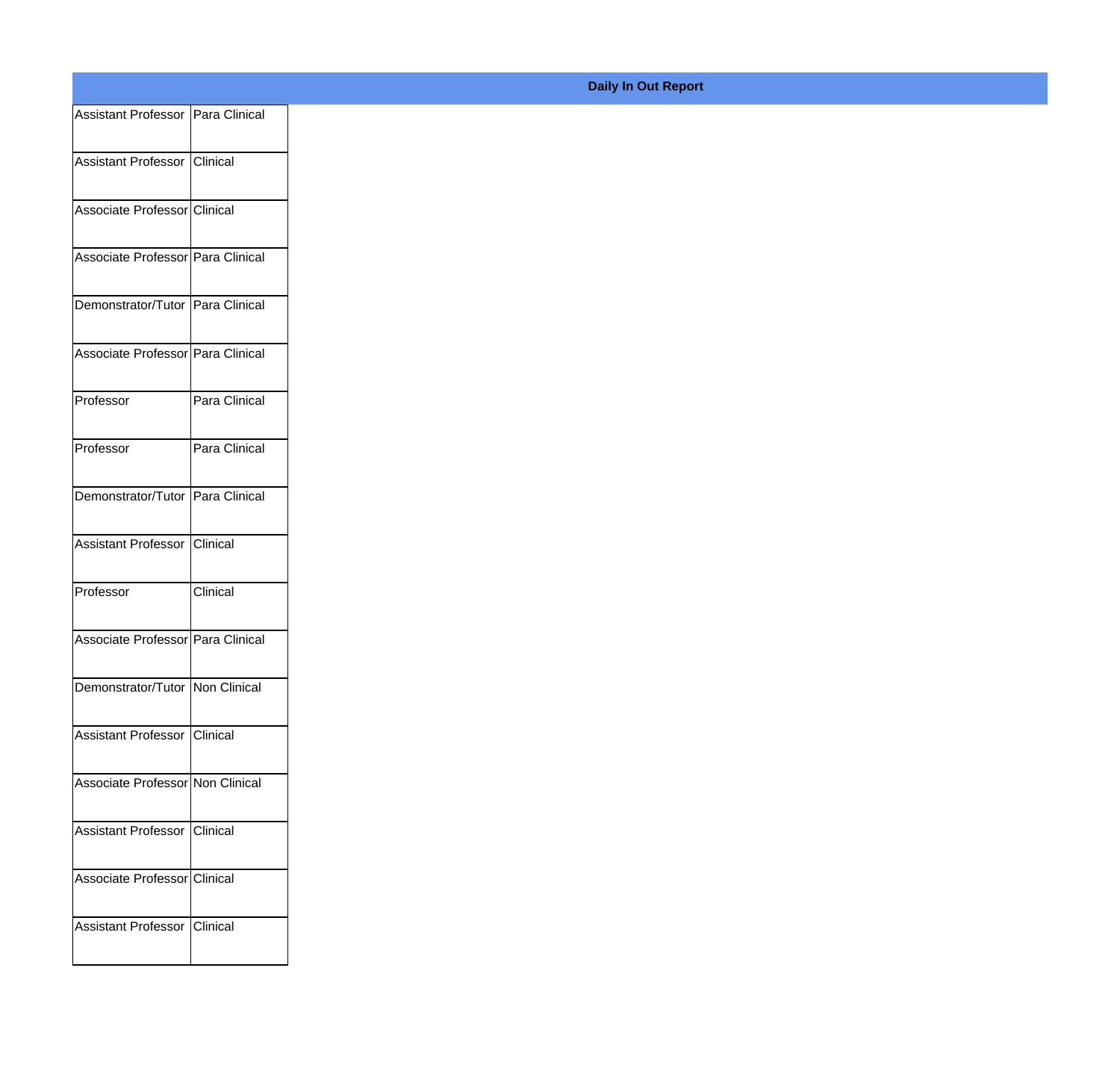|                                                          |                                     |             |           | Daily In Out Report |       |              |  |
|----------------------------------------------------------|-------------------------------------|-------------|-----------|---------------------|-------|--------------|--|
| <b>IGovernment</b><br>Medical College,<br><b>Khandwa</b> | <b>IDR SATISH</b><br><b>CHANDEL</b> | 27 Aug 2020 | 108:59:06 |                     | 00:00 | Pharmacology |  |
| <b>IGovernment</b><br>Medical College,<br>Khandwa        | <b>IDR MUKTESHWARI</b><br>IGUPTA    | 27 Aug 2020 | 11:04:12  | 16:09:35            | 05:05 | Pharmacology |  |